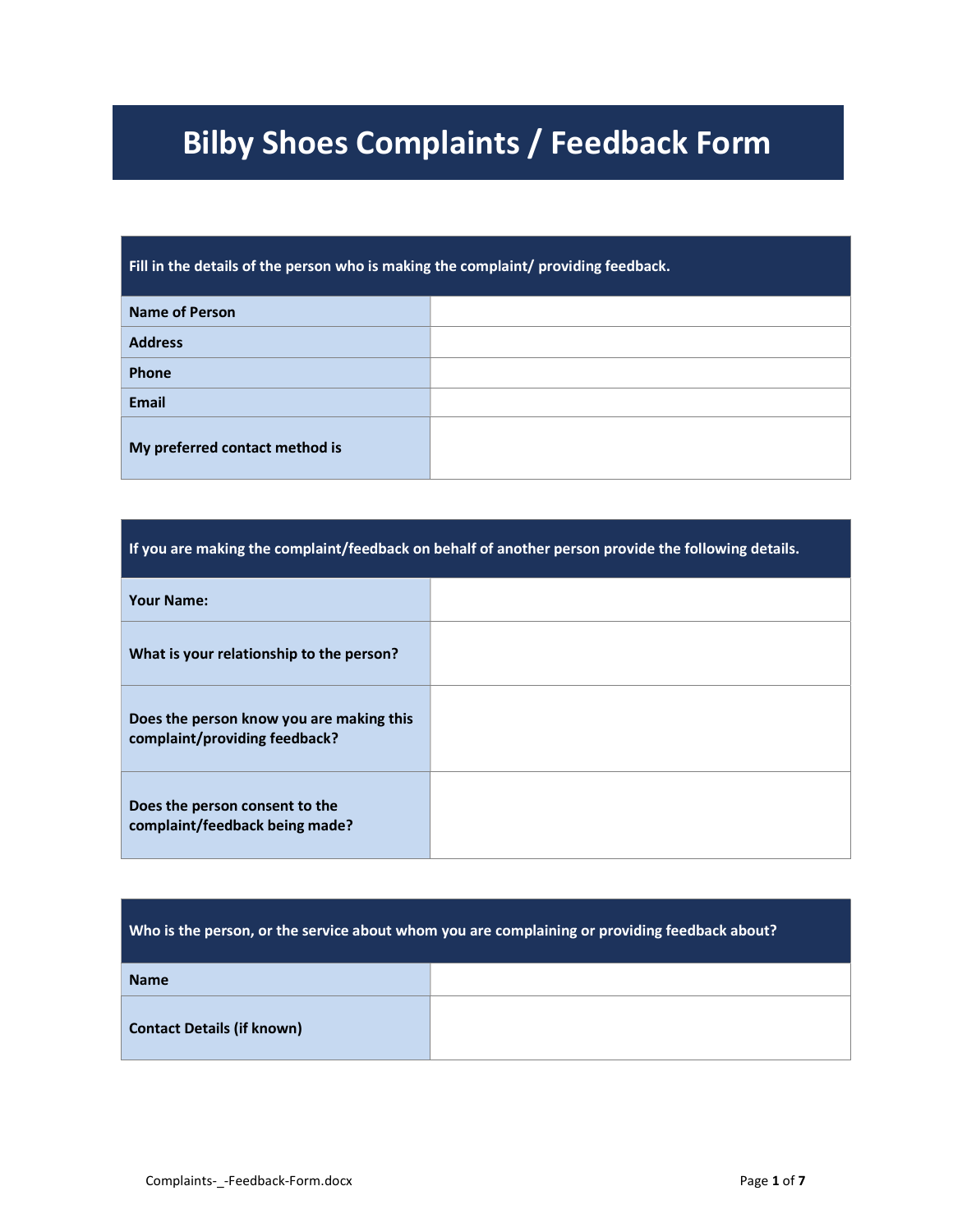What is your Complaint/Feedback about?

Provide some details to help us understand your concerns. You should include what happened, where it happened, time it happened and who was involved.

Supporting Information Please attach copies of any documentation that may help us to investigate your complaint/feedback (for example letters, references, emails).

What outcomes are you seeking as a result of the complaint/feedback?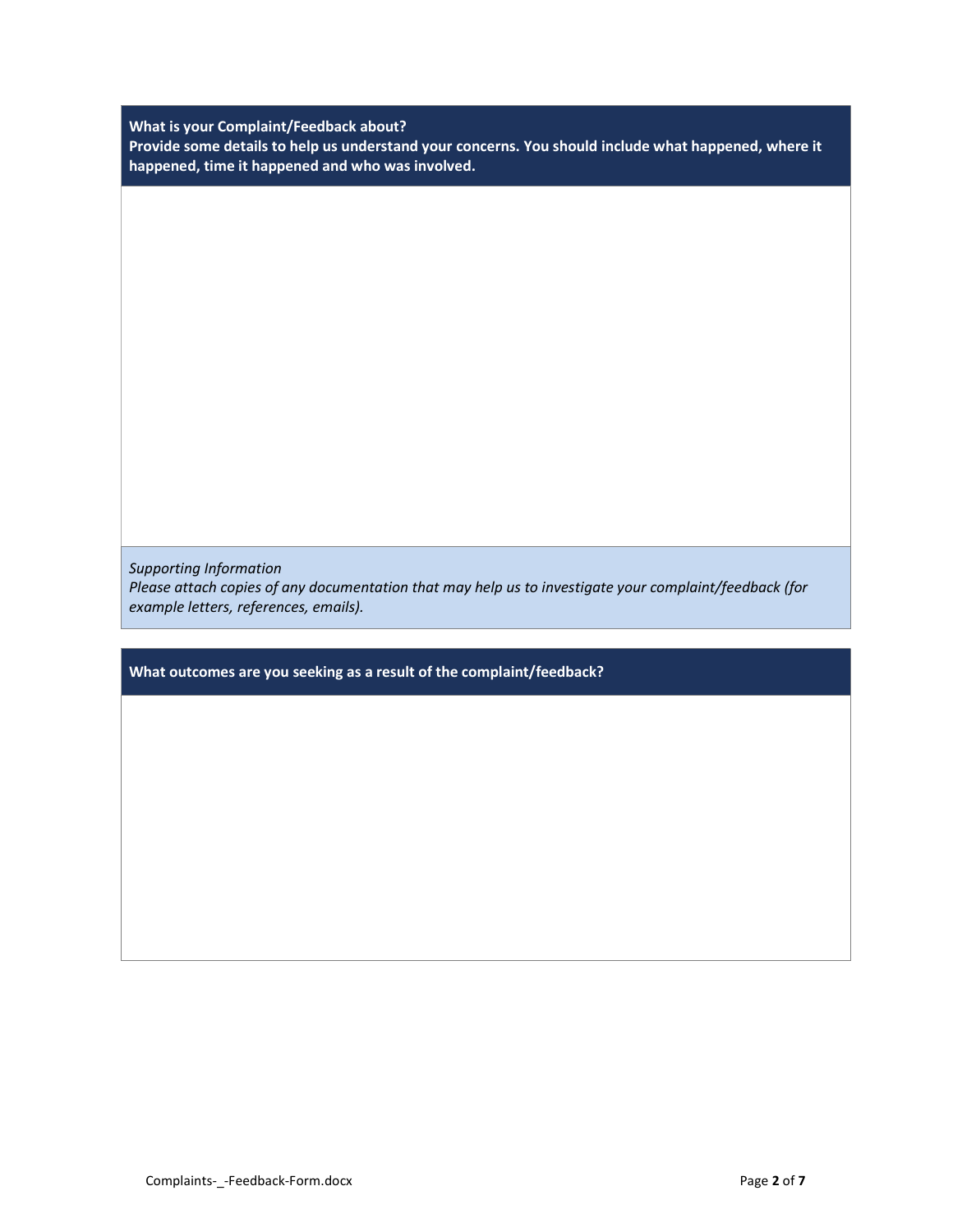# OFFICE USE ONLY

| <b>Complaint received by</b> |  |
|------------------------------|--|
| Date received                |  |
| Action taken or required     |  |
|                              |  |
| Date action completed        |  |
| <b>Signature</b>             |  |

Please see list of disability advocacy groups that may be able to assist you with lodging your complaint below (page 5  $\&$  6). If you are unable to access them yourself, upon request Bilby Shoes can contact these advocacy agencies for you. The list includes the NDIS Commission.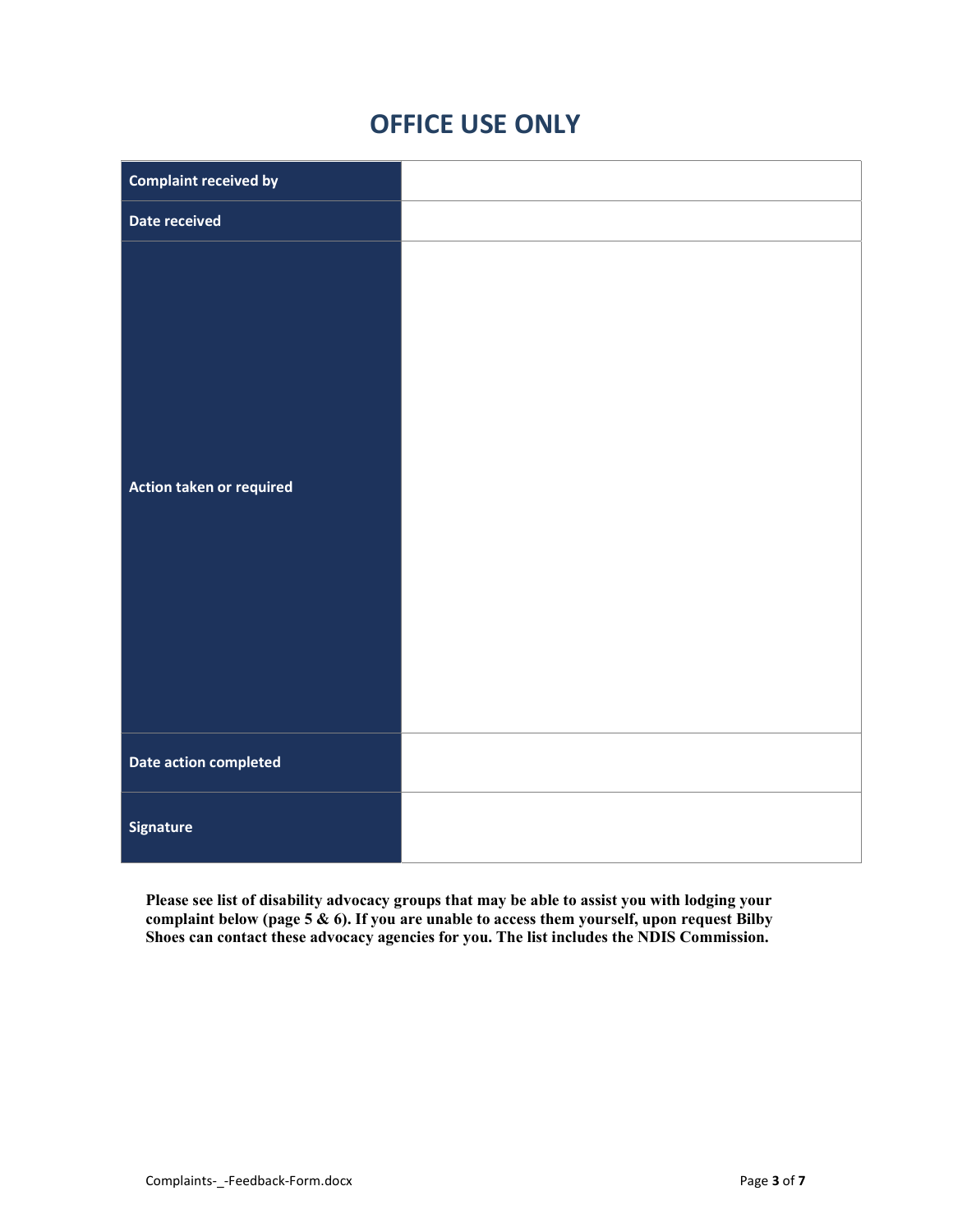# NDIS Commission

- 1800 035 544 (free call from landlines)
- TTY 133 677. Interpreters can be arranged.
- Or you can go to their website and fill out a complaint form: https://www.ndiscommission.gov.au/

# NATIONAL RELAY SERVICE

To access a standard, mobile, 1300, or 1900 DSS number:

- TTY users phone 133 677 then ask for the phone number you wish to contact
- Speak and Listen (speech-to-speech relay) users phone 1300 555 727 then ask for the phone number you wish to contact
- Internet relay users visit the National Relay Service website and ask for the phone number you wish to contact.

#### To access a 1800 DSS number:

- TTY users phone 1800 555 677 then ask for the 1800 toll-free number you wish to contact
- Speak and Listen (speech-to-speech relay) users phone 1800 555 727 then ask for the 1800 toll-free number you wish to contact
- Internet relay users visit the National Relay Service website and ask for the 1800 tollfree number you wish to contact.

#### Disability Advocacy Services:

ADEC (ACTION ON DISABILITY IN ETHNIC COMMUNITIES) www.adec.org.au 175 Plenty Rd, Preston 3072 ph. 9480 7000 Toll Free 1800 626 078 fax: 9480 3444 email: info@adec.org.au

AMAZE (formerly Autism Victoria) www.amaze.org.au 24 Drummond St Carlton (PO Box 374 Carlton South VIC 3053) Tel: 9657 1600 Info line 1300 308 699 Fax: 9639 4955 Email: info@amaze.org.au NB: Info, counselling, family support and other services to people with autism/their families

#### ASSOCIATION FOR CHILDREN WITH A DISABILITY - ACD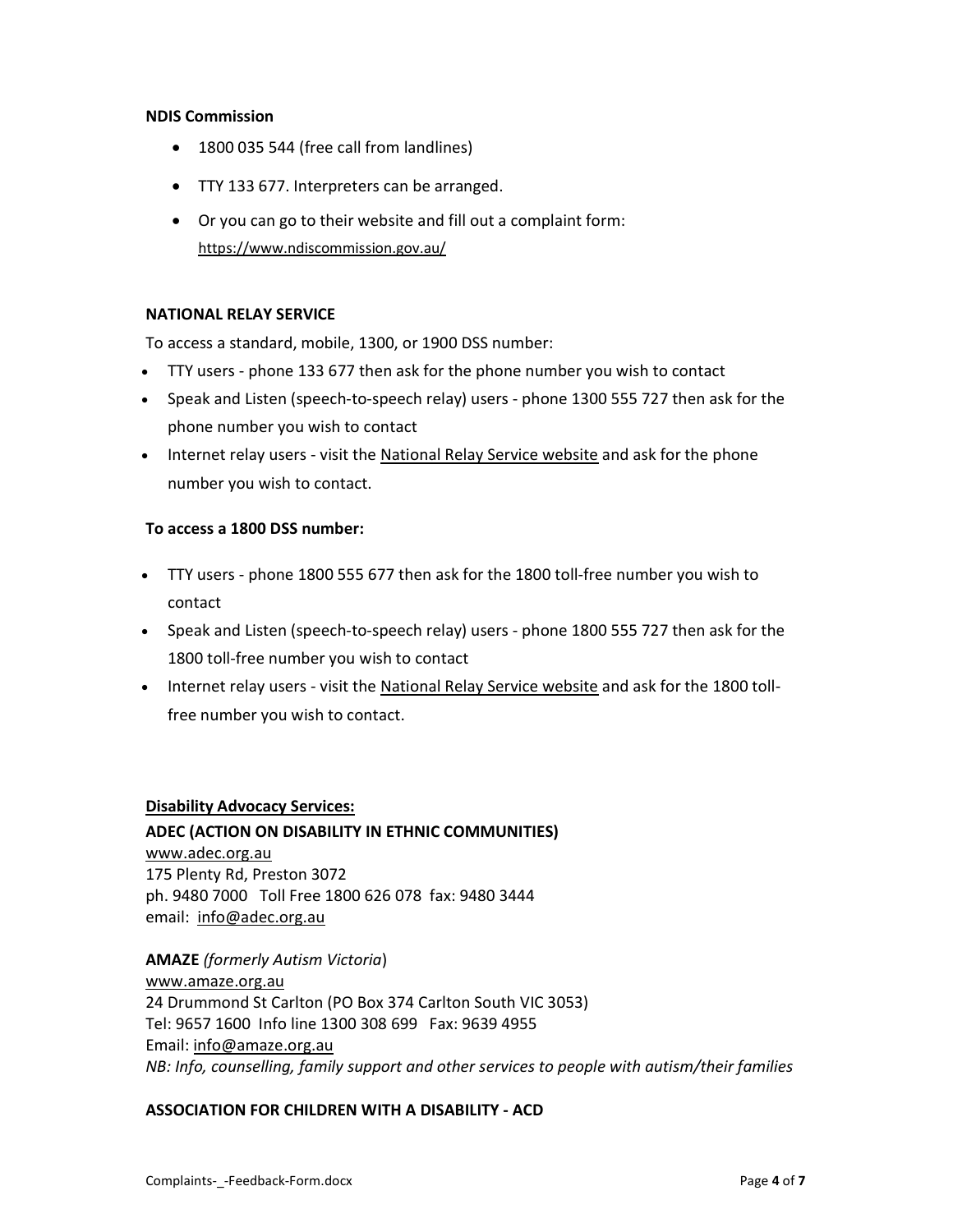#### www.acd.org.au

Suite 2, 98 Morang Road, Hawthorn Victoria 3122 ph. 9818 2000 Toll Free 1800 654 013 fax 9818 2300 email: mail@acd.org.au NB. Info., Advocacy & Support for families of children who have a disability

# BCA (BLIND CITIZENS AUSTRALIA)

www.bca.org.au Lev. 3, Ross House, 247 Flinders Lane, Melbourne 3000 ph. 9654 1400 Toll Free 1800 033 660 fax. 9650 3200 email: bca@bca.org.au NB. Info & individual advocacy support for people with sensory impairment

#### COMMUNICATION RIGHTS AUSTRALIA - CAUS

www.caus.com.au Unit 4, 3 Tuck St. Moorabbin (PO Box 292 Bentleigh 3204) ph. 9555 8552 Toll Free 1800 995 383 fax 9555 8550 email: info@caus.com.au NB. Info & advocacy for people with disabilities who have speech or communication difficulties

#### DISABILITY DISCRIMINATION LEGAL SERVICE (DDLS)

www.communitylaw.org.au/ddls 2nd Floor, Ross House 247 Flinders Lane, Melbourne 3000 Tel: 9654 8644 Free call 1300 882 872 TTY: 9654 6817 Fax: 9639 7422 Email: info@ddls.org.au NB. Can provide advocacy, legal advice, training and community education on the Federal DDA.

# DISABILITY JUSTICE ADVOCACY (DJA)

 www.justadvocacy.com 2 /28A Albert Street Preston 3072 email: info@justadvocacy.com ph. 9474 0077 freecall 1800 808 126 NB. Provide advocacy for people with higher support needs

# DISABILITY RESOURCES CENTRE (DRC)

www.drc.org.au 3rd Floor, Ross House 247 Flinders Lane, Melbourne 3000 Tel: 9671 3000 Fax: 9489 2988 Email: advocacy@drc.org.au Outreach: 186 Foster St East, Dandenong Tel: 9791 4870 Fax: 9792 1111 Email: katrina@drc.org.au NB. Information individual advocacy and support for adults with disabilities in Melbourne area

# MIGRANT RESOURCE CENTRE (MRC)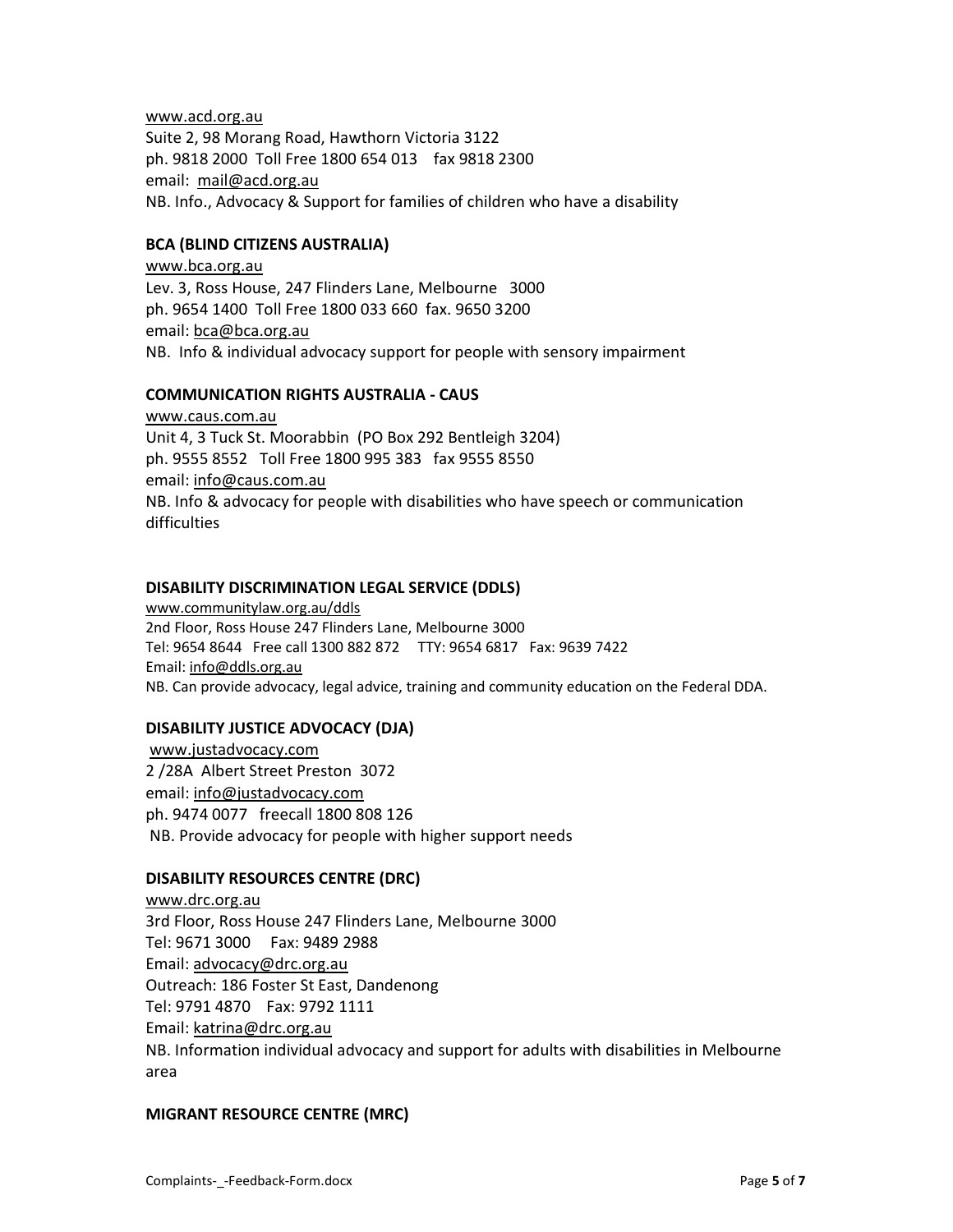www.mrcnorthwest.org.au 20 Victoria Crescent, St Albans 3021 Tel: 9367-6044 Fax: 9367-4344 Email: mrcnw@mrcnorthwest.org.au NB. Individual advocacy for people with a disability from CALD backgrounds

# RIGHTS INFORMATION AND ADVOCACY CENTRE (RIAC)

https://riac.org.au/contact-us/ 03 5222 5499 referrals@riac.org.au You can also post to: PO BOX 1763 SHEPPARTON VIC 3630

#### SENIORS RIGHTS VICTORIA

https://seniorsrights.org.au/contact-us/ 1300 368 821 in order to report and receive information regarding elder abuse Helps any Victorian aged 60 and above, or to any Indigenous Victorian aged 45 and above

#### VALID (VIC. ADVOCACY LEAGUE FOR INDIVIDUALS WITH DISABILITY INC.)

www.valid.org.au 235 Napier St., Fitzroy 3065 ph. 9416 4003 Freecall 1800 655 570 fax. 9416 0850 email: office@valid.org.au NB. Provides advocacy support for adults with an intellectual disability across Victoria

# VICTORIAN MENTAL ILLNESS AWARENESS COUNCIL (VMIAC)

www.vmiac.org.au Building 1, 22 Aintree St, Brunswick East VIC 3057 Tel: 9380 3900 Fax: 9388 1445 Email: info@vmiac.org.au NB. Individual advocacy and support for groups of people with emotional and/or mental difficulties

#### WOMEN WITH DISABILITIES VICTORIA (WDV)

www.wdv.org.au Lev 9, 255 Bourke St. (GPO Box 1160) Melbourne 3001 Tel: 9286 7800 Fax: 9663 7955 Email: wdv@wdv.org.au NB. Systemic advocacy on behalf of women with disabilities

To find further disability support services in your local area such as counselling, advocacy, legal and financial services please click the following link and select your state: https://www.dss.gov.au/disability-and-carers-disability-royal-commission-supportservices/find-disability-royal-commission-support-services-in-your-area